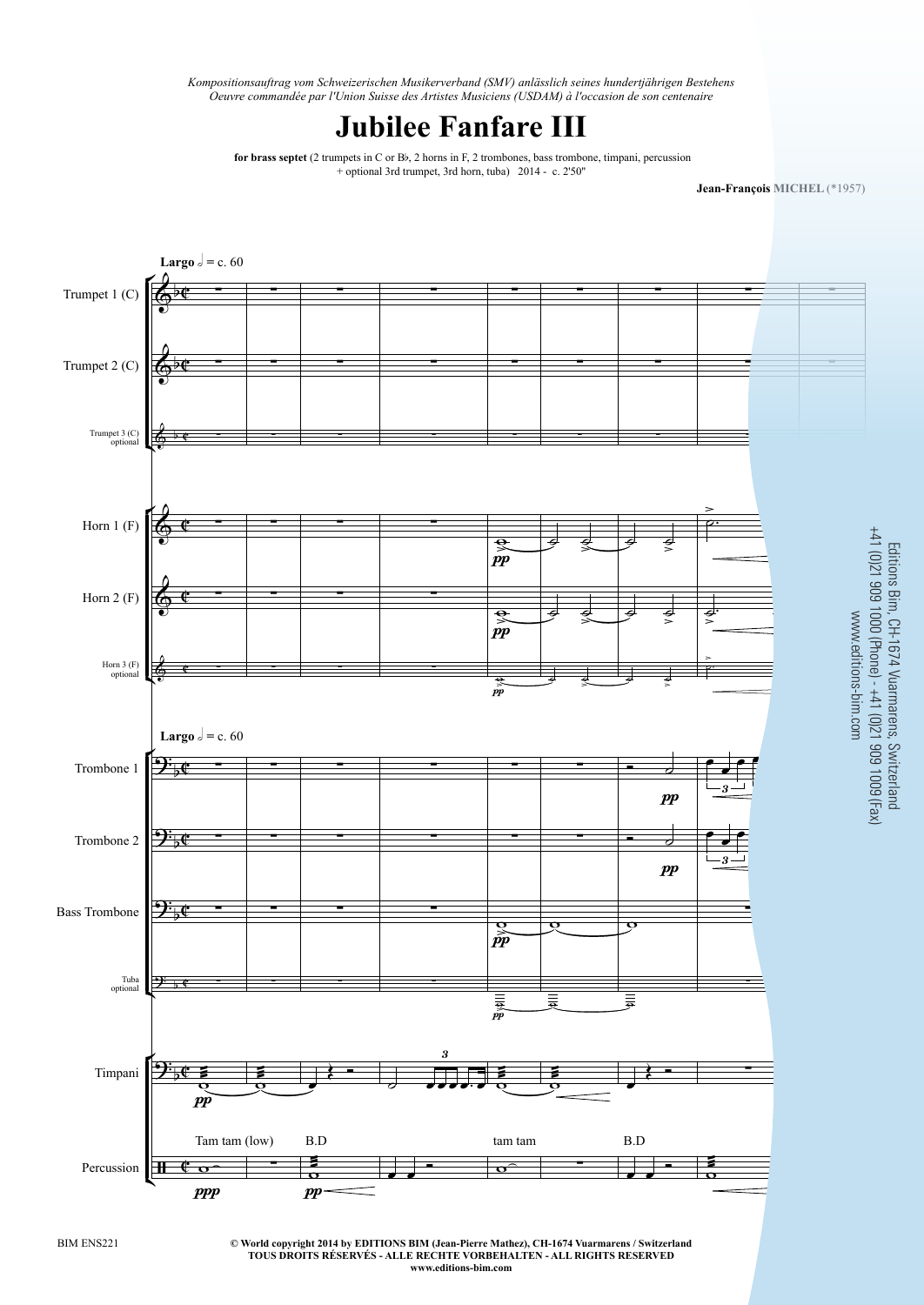

 $\overline{z}$  $\frac{3}{5}$   $\frac{4}{5}$   $\frac{1}{5}$   $\frac{2}{5}$ , Editions Bim, CH-1674 Vuarmarens, Switzerland +41 (0)21 909 1000 (Phone) - +41 (0)21 909 1009 (Fax)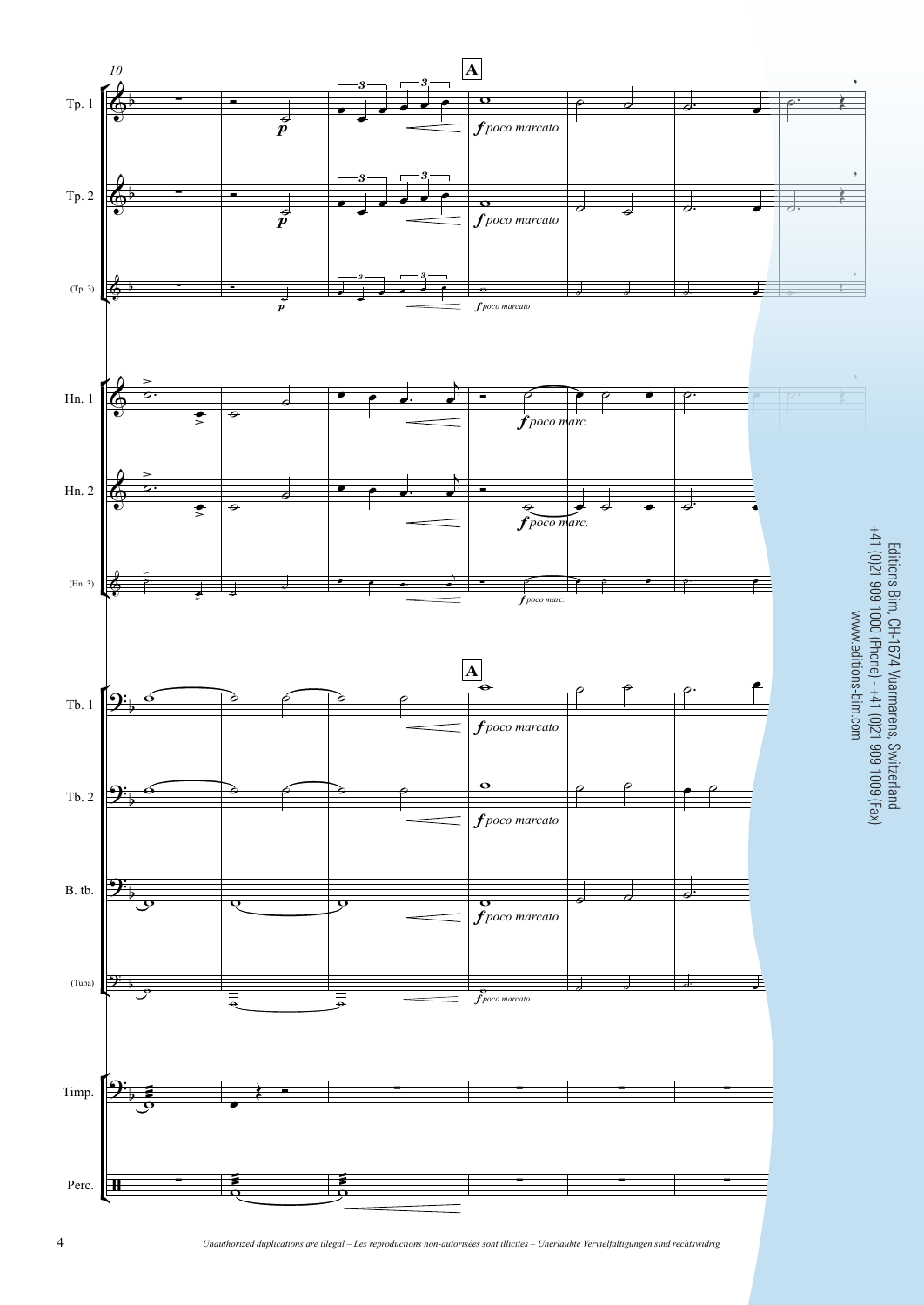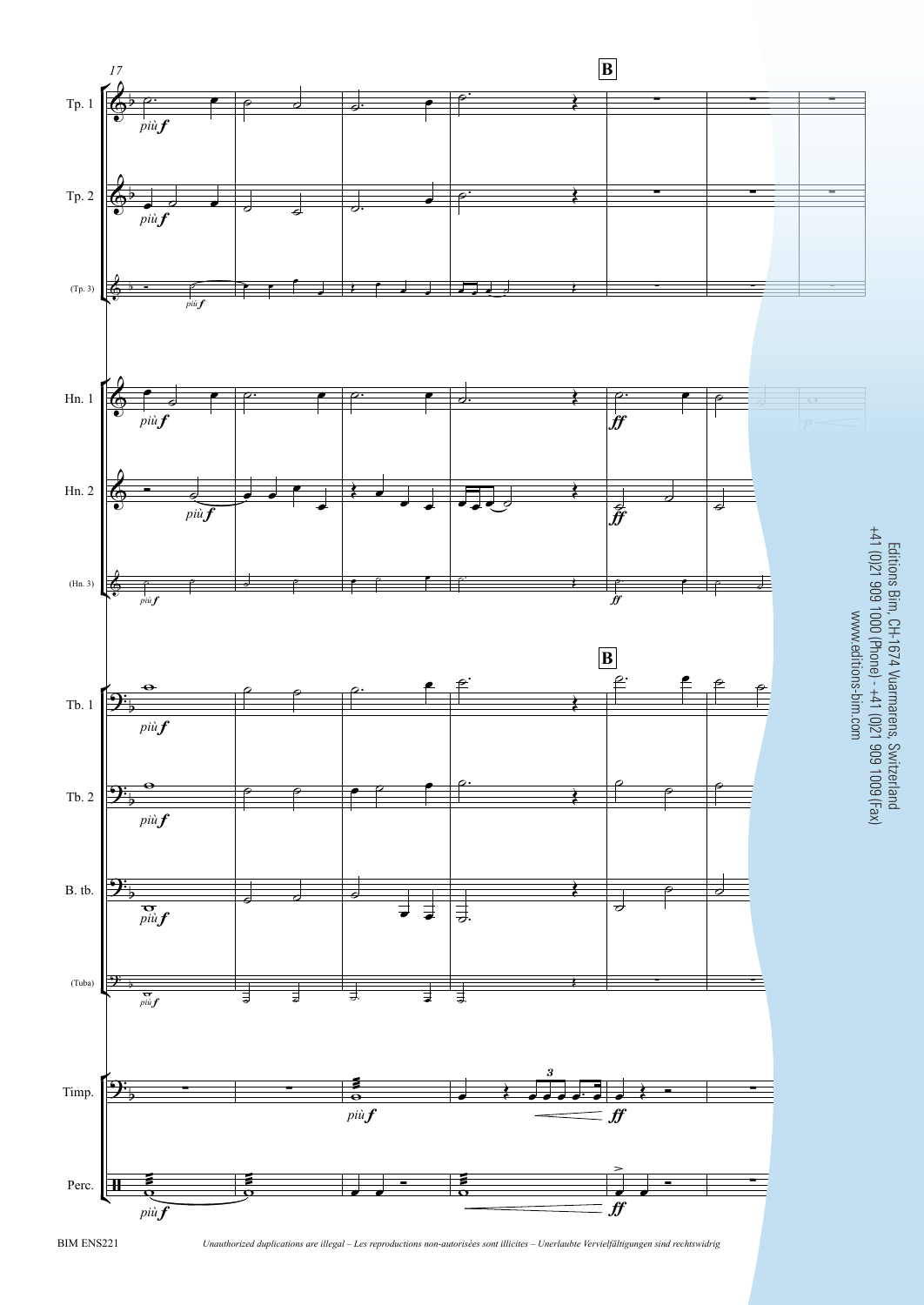

*Unauthorized duplications are illegal – Les reproductions non-autorisées sont illicites – Unerlaubte Vervielfältigungen sind rechtswidrig*